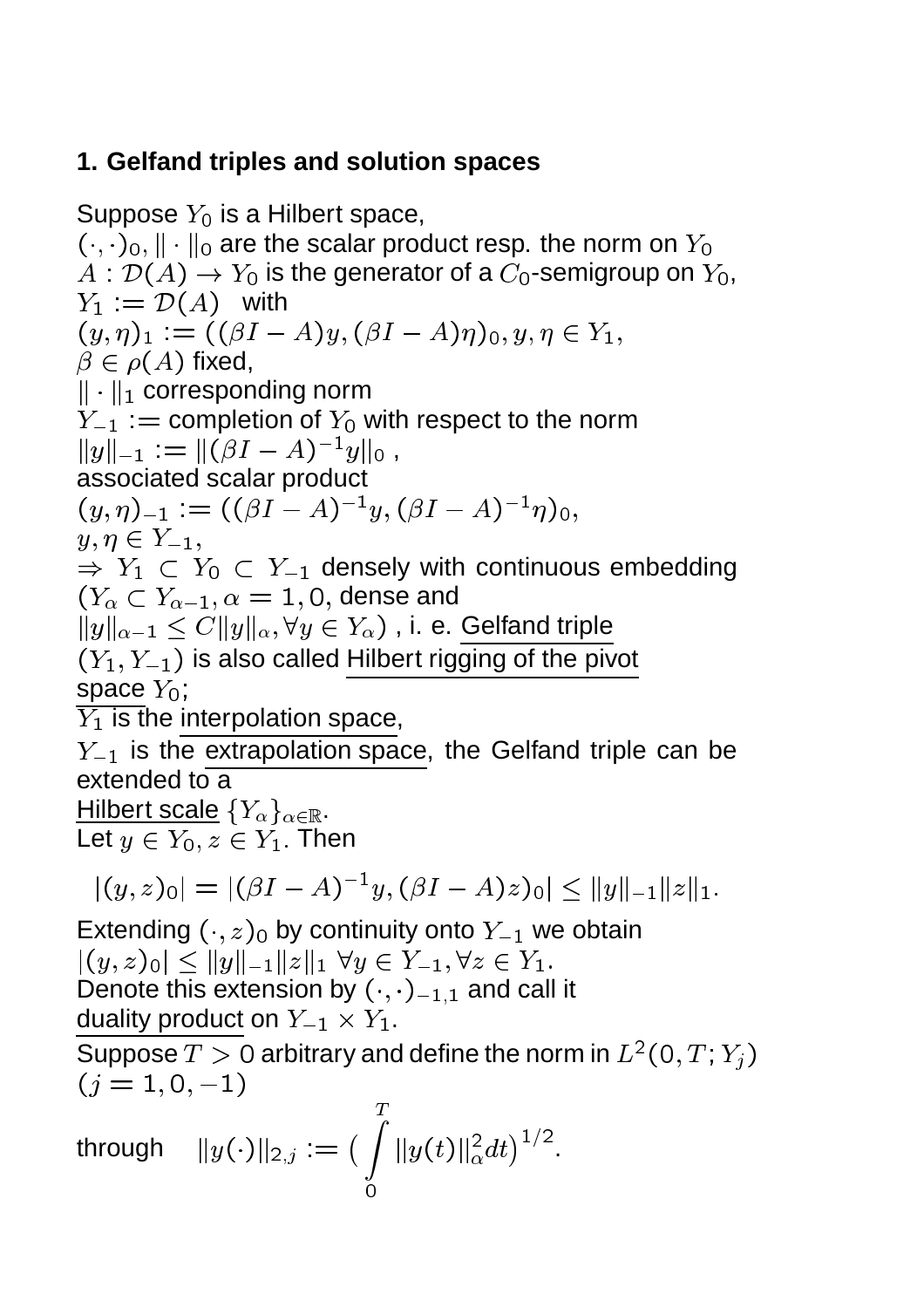Let  $\mathcal{L}_{\mathcal{T}}$  denote the space of functions

 $y:[\mathsf{0},T]\to Y_0$  s.t.  $y\in L^2(\mathsf{0},T;Y_1)$  and

 $y \in L^2(0,T;Y_{-1})$ , where the time derivative  $y$  is understood in the sense of distributions with values in a Hilbert space.

The space  $\mathcal{L}_T$  (solution space) equipped with the norm

 $||y||_{\mathcal{L}_T} := (||y(\cdot)||_{2,1}^2 + ||y(\cdot)||_2^2)$ <u>2</u>, 2  $1/2$  is a Hilbert space,

### **Remark 1.1**

Denote by  $C(0,T; Y_0) =: C_T$  the Banach space of continuous mappings  $y : [0, T] \rightarrow Y_0$  provided with the norm  $\|y(\cdot)\|_{C_T} = \sup_{t\in[0,T]}\|y(\iota)\|_0$ 

 $\mathcal{L}_T$  can be continuously imbedded into the space  $C_T$ , i.e., every function from  $\mathcal{L}_T$ , properly altered by some set of measure zero, is a continuous function  $y : [0, T] \rightarrow Y_0$ and

 $\|y(\cdot)\|_{C_T}\leq \, \mathsf{const} \cdot \, \|y(\cdot)\|_{\mathcal{L}_T}.$ 

### **Example 1.1**

 $Y_0 = L^2(\mathbb{R}_+, \mathbb{R}^m)$  pivot space interpolation space  $Y_1 = \{f \in L^2(\mathbb{R}_+, \mathbb{R}^m)$ , supp f compact}  $\text{supp } f = \overline{\{x \in \mathbb{R}_+ : f(x) \neq 0\}}$  $Y_1 \subset Y_0$  dense

extrapolation space  $Y_{-1} :=$  closure of  $Y_0$  w.r.t.  $Y_1$  $\Rightarrow Y_{-1} = L^2_{loc}(\mathbb{R}_+, \mathbb{R}^m)$  $\Rightarrow$  any Wiener process can be considered as element of  $Y_{-1}$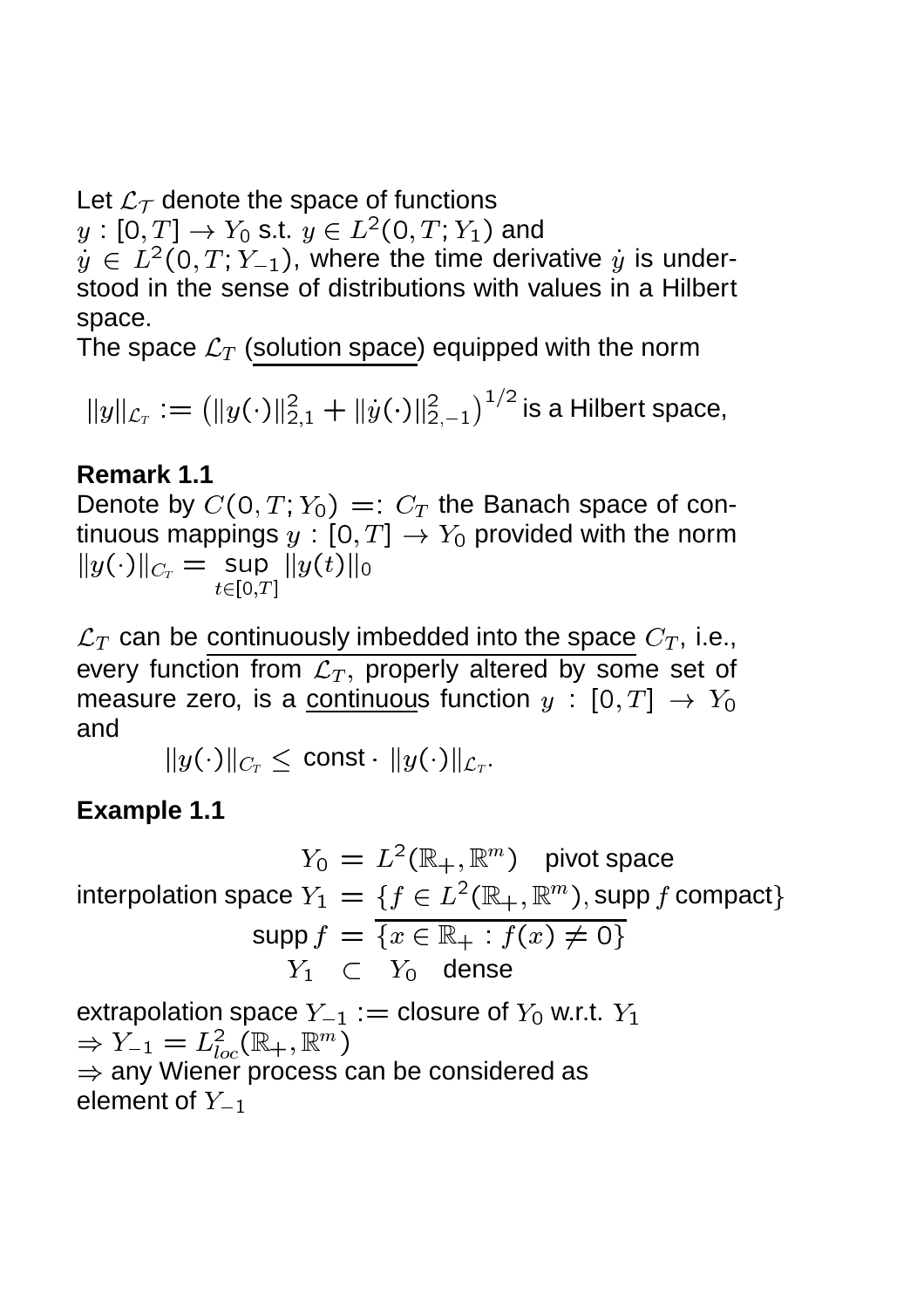# **2. Evolutionary variational inequalities**

Consider the observed and controlled evolutionary variational inequality (OCEVI)

$$
(y - Ay - B\xi, y - \eta)_{-1,1} + \psi(\eta) - \psi(y) \ge 0
$$
  
y(0) = y<sub>0</sub>  $\in$  Y<sub>0</sub>,  $\forall \eta \in Y_1$ , a.e.  $t \in [0, T]$ ,  
 $\xi(t) \in \varphi(t, w(t))$  a.e.  $t \in [0, T]$  control,  
 $w(t) = Cy(t)$  output,  
 $z(t) = Dy(t) + E\xi(t)$  observation (2.1)

where  $A: \mathcal{D}(A) \rightarrow Y_0$  is generator of a  $C_0$ -semigroup on the Hilbert space  $Y_0$ ,  $B : \Xi \to Y_{-1}$  (control operator),  $D : Y_1 \to Z$  and  $E :$  $\Xi \rightarrow Z$  (observation operators) are linear bounded operators,  $\Xi$  (control space), W (output space) and Z (observation space) are Hilbert spaces,  $\varphi: \mathbb{R}_+ \times W \to 2^{\Xi^-} \quad$  (material law map) and

 $\psi: Y_1 \to \mathbb{R}_+$  (contact functional) are in general nonlinear,

**Definition 2.1** Any function  $y \in \mathcal{L}_T$  satisfying (2.1) is called a solution of (2.1)

**(A1)** Problem (2.1) is well-posed on any compact interval [0, T], i.e., for arbitrary  $y_0 \in Y_0$  there exists a unique function  $y(\cdot) \in \mathcal{L}_T$  satisfying (2.1) and depending continuously on the initial data  $y_0$  and  $\varphi$ .

Special case:

Observed and controlled evolutionary variational equality (OCEVE)  $\psi \equiv 0 \Rightarrow$  $\sqrt{y}$   $-\frac{y}{y}$   $-\frac{y}{y}$   $\frac{y}{y}$   $1,1$ 

,

$$
\begin{array}{rcl}\n\dot{y} & = & Ay + B\xi \quad \text{in } Y_{-1} \\
\xi(t) & \in & \varphi(t, w(t)), \ w(t) = Cy(t), \\
z(t) & = & Dy(t) + E\xi(t)\n\end{array}\n\bigg\} \tag{2.2}
$$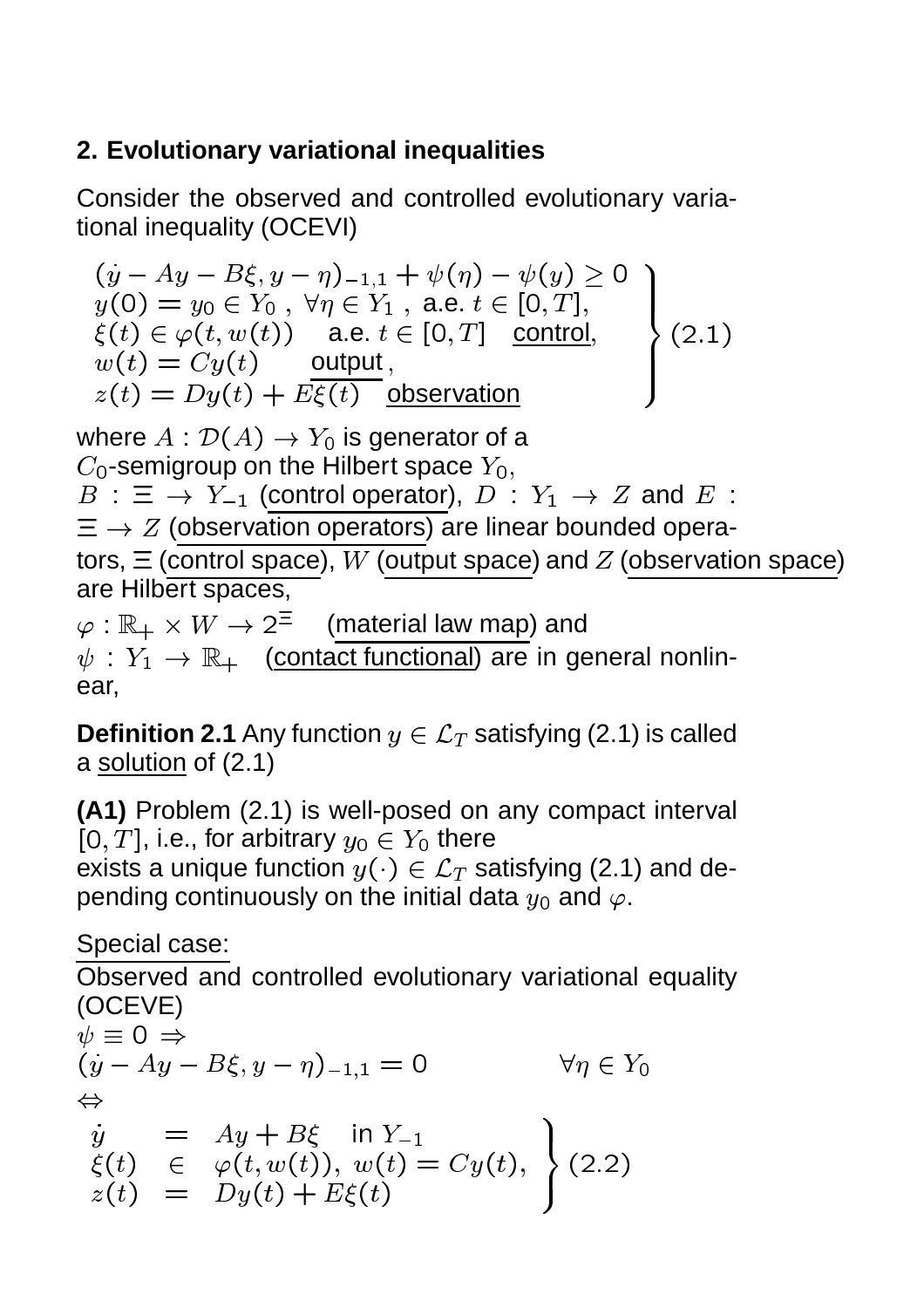Let y be the solution of  $\dot{y} = Ay, y(0) = y_0 \in Y_0$ Define the operator  $e^{At}y_0 := y(t) \in Y_0$ a. e.  $t \in [0, T]$ .  $\Rightarrow$  a)  $e^{At}$  :  $Y_0 \rightarrow Y_0$ ; b)  $t \mapsto e^{At}y_0$  is continuous in the  $Y_0$ - norm ; c)  $e^{A0} = I_0$ , where  $I_0$  is the identity operator in  $Y_0$ ; d)  $e^{A(t+s)}=e^{At}e^{As}=e^{As}e^{At}\,,\,t,s\in[0,T]$ 

#### **Definition 2.2**

a) Suppose  $F$  is a quadratic form on  $W\times \Xi$ The class of nonlinearities  $\mathcal{N}(F)$  defined by F consists of all maps  $\varphi : \mathbb{R}_+ \times W \to 2^{\Xi}$ s. t. for any  $y(\cdot)\in L^2_{loc}(0,\infty;Y_1)$  with  $y(\cdot)\in L^2_{loc}(0,\infty;Y_{-1})$  and any  $\xi(\cdot)\in L^2_{loc}(0,\infty;\Xi)$  with  $\xi(t) \in \varphi(t, Cy(t))$  for a. e.  $t > 0$ , it follows that  $F(w(t), \xi(t)) > 0$  for a.e.  $t > 0$ . b) The class of functionals  $\mathcal{M}(d)$  defined by a constant  $d > 0$  consists of all maps  $\psi : Y_1 \to \mathbb{R}_+$  s.t.  $t \mapsto \psi(y(t))$ belongs for any  $y\in L^2_{loc}(0,\infty;Y_0)$  with  $\dot y\in L^2_{loc}(0,\infty;Y_1)$ to  $L^1(0,\infty;{\mathbb R})$  satisfying  $\overline{\int}$  $\psi(y(t))dt \, \le \, d$  and for any  $\varphi \in \mathcal{N}(F)$  and any  $\psi \in \mathcal{M}(d)$  the inequality (2.1) is welldefined on any time interval  $[0, T]$ . c) Any triple of functions  $(y, \xi, \psi)$  is called a response of (2.1) w.r.t. the classes  $\mathcal{N}(F)$  and  $\mathcal{M}(d)$  if y is together with  $\xi(t) \in \varphi(t, Cy(t))$  solution of (2.1) for the given  $\psi \in \mathcal{M}(d)$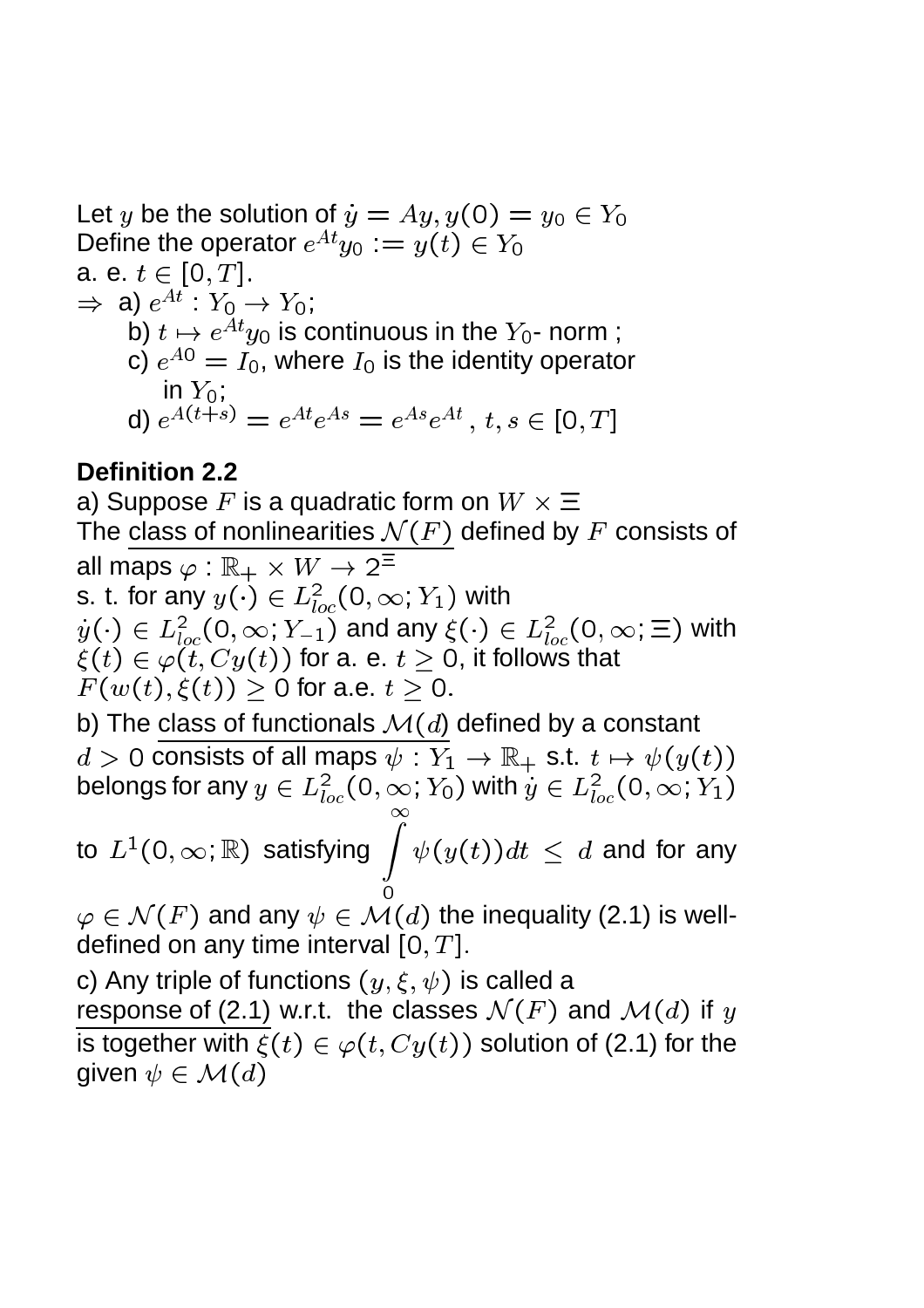**Example 2.1** (Likhtarnikov/Yakubovich, 2000)  $\Omega \subset \mathbb{R}^n$  bounded domain,  $\partial \Omega$  smooth  $u_{tt}$   $\tau$  ze $u_t$   $\tau$   $\Delta u$   $\tau$   $\alpha u$   $\sigma$   $\tau$   $\tau$   $\tau$   $\tau$  $\bigtriangledown_{t}-\beta\Delta\bigtriangledown+\mathit{u}-\gamma\mathit{g}$ (マ) — U  $\sim$   $\sim$ (2.3) membrane equation  $\varepsilon > 0$ ,  $\beta > 0$ ,  $\alpha$ ,  $\gamma$  real parameters, of nonlinear thermo $u$  deflection,  $\Theta$  temperature elasticity  $\underline{\mathsf{IC}} : u(x,0) = u_0(x)$ ,  $u_t(x,0) = u_1(x)$ ,  $\sim$  ( $\sim$ )  $\sim$  0 ( $\sim$ ) <u>BC</u>:  $u(x,t) = \Theta(x,t) = 0$ ,  $x \in \partial\Omega$ Class of nonlinearities:  $\Theta_g(\Theta) - f^2(\Theta) \geq 0 \quad \forall \Theta \in \mathbb{R}$  (2.4) e.g.,  $f(\Theta) = \Theta^2, g(\Theta) = \Theta^3$ .  $y(x, t) \rightarrow 1$ .7 T . *. .* y3  $\overline{\phantom{a}}$   $\overline{\phantom{a}}$   $\overline{\phantom{a}}$   $\overline{\phantom{a}}$  $u_{t}$ **1 s**  $\varphi =$  $\overline{\phantom{0}}$ for the contract of the contract of the contract of the contract of the contract of the contract of the contract of the contract of the contract of the contract of the contract of the contract of the contract of the contra  $-$ \_  $\overline{\phantom{0}}$ - 1 – 2 \_ <sup>=</sup> •  $A_0 = A_0^*$  positive operator generated in  $L^2(\Omega)$  by  $(-\Delta)$  (with zero boundary cond.)  $D(A_0) = W^{-,2}(\Omega)$  $VV$ <sup>-1,-</sup> (52) •  $V_s := D(A_0^{s/2})$  ,  $s \in \mathbb{R}$ , with the scalar product  $(u, v)_s := (A_0^{s/2}u, A_0^{s/2}v) \leftarrow$  scalar product in is a Hilbert scale  $L_2(\Omega)$  $\bullet$   $\Xi := L^2(\Omega) \times L^2(\Omega)$  - control space •  $Y_0 := V_0 \times V_1 \times V_1$  - pivot space •  $Y_1 := V_1 \times V_1 \times V_2$  - interpolation space  $Y_{-1} = Y_1$ - extrapolation space scalar product in  $Y_s$ :  $(y, z)_s = (y_1, z_1)_{s-1} + (y_2, z_2)_s.$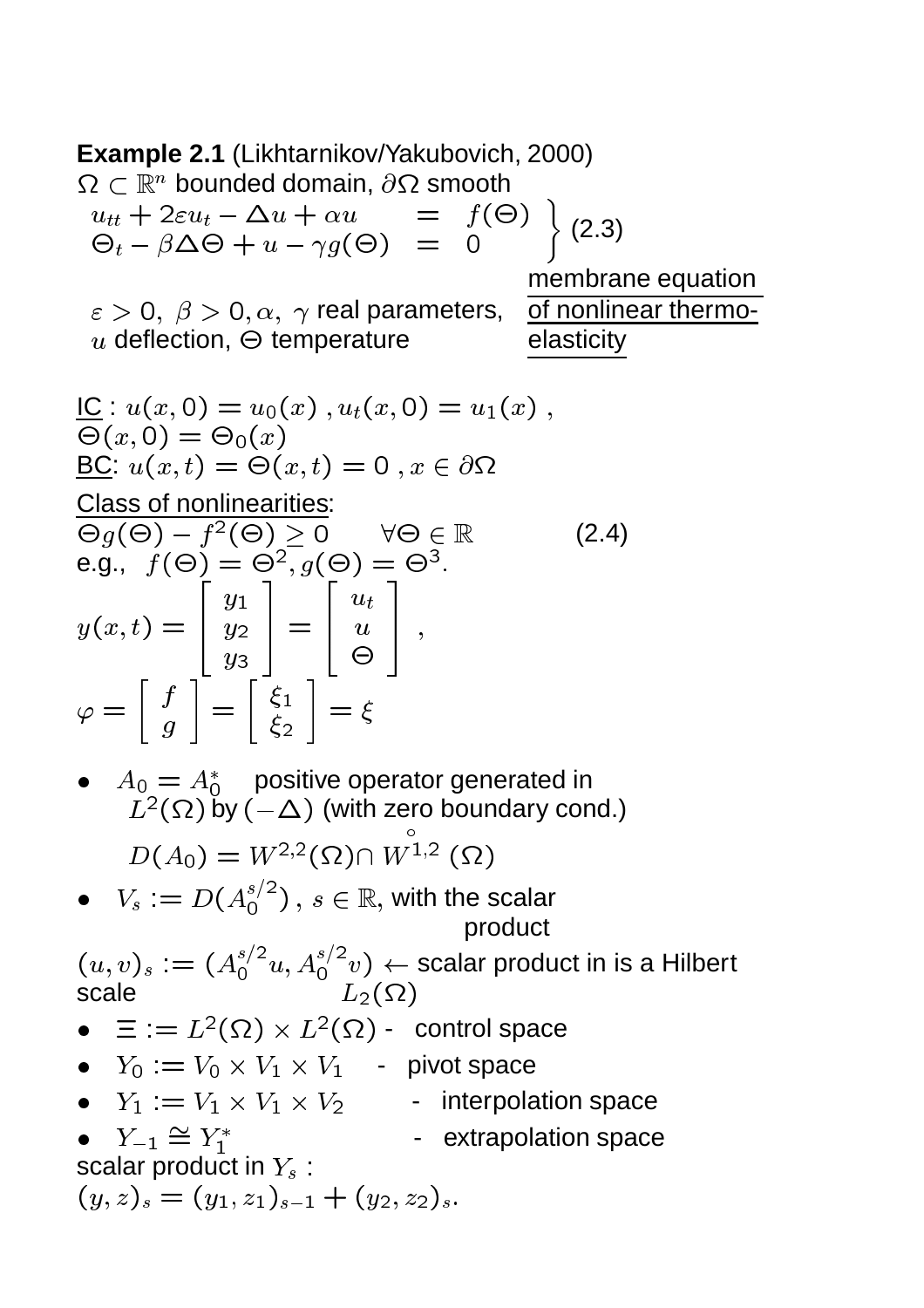$$
A = \begin{bmatrix} -2\varepsilon I & -A_0 - \alpha I & 0 \\ 1 & 0 & 0 \\ 0 & -I & -\beta A_0 \end{bmatrix} - \begin{matrix} \text{generator of a} \\ C_0 \text{ semigroup} \\ \text{Semigroup} \\ - \text{ control operator} \end{matrix}
$$

$$
B = \begin{bmatrix} -I & 0 \\ 0 & 0 \\ 0 & -\gamma I \end{bmatrix}
$$

 $\Rightarrow$   $(A, B)$  is  $L^2$ -controllable (stabilizable with  $\xi_1 = \alpha y_1, \xi_2 = 0$ )

Quadratic constraint:

$$
F(y,\xi) = \int_{\Omega} (y_3 \xi_2 - \xi_1^2) dx =
$$
  
= 
$$
\int_{\Omega} [\Theta(x) g(\Theta(x)) - f^2(\Theta(x))] dx
$$
  
  $\ge 0$ 

 $\Rightarrow F(y,\xi) \geq 0$  for all  $y \in Y_0$  and nonlinearities  $\xi$  satisfying (2.4)

Observations:

$$
w = (u_t, u, \Theta) \qquad (D = I_0, E = 0)
$$
  
or 
$$
w = (u_{tt}, u_t, \Theta_t) = w_t \quad (D = \frac{\partial}{\partial t}, E = 0)
$$

**Example 2.2** Final state estimator (without noise) **Given** 

$$
y(t) = Ay(t) + \xi(t), \quad y(-\infty) = 0
$$
  
\n
$$
w(t) = Cy(t), \quad t \le 0
$$
  
\n
$$
\xi \in L^{2}((-\infty, 0], Y_{0}) \text{ with compact support.}
$$

The system is at rest before  $\xi$  becomes active, i.e.  $y(t) =$ 0 if  $\xi(\tau) = 0$  for all  $\tau \leq t$ .

The final state estimation problem for  $(A, C)$  is to find a bounded linear operator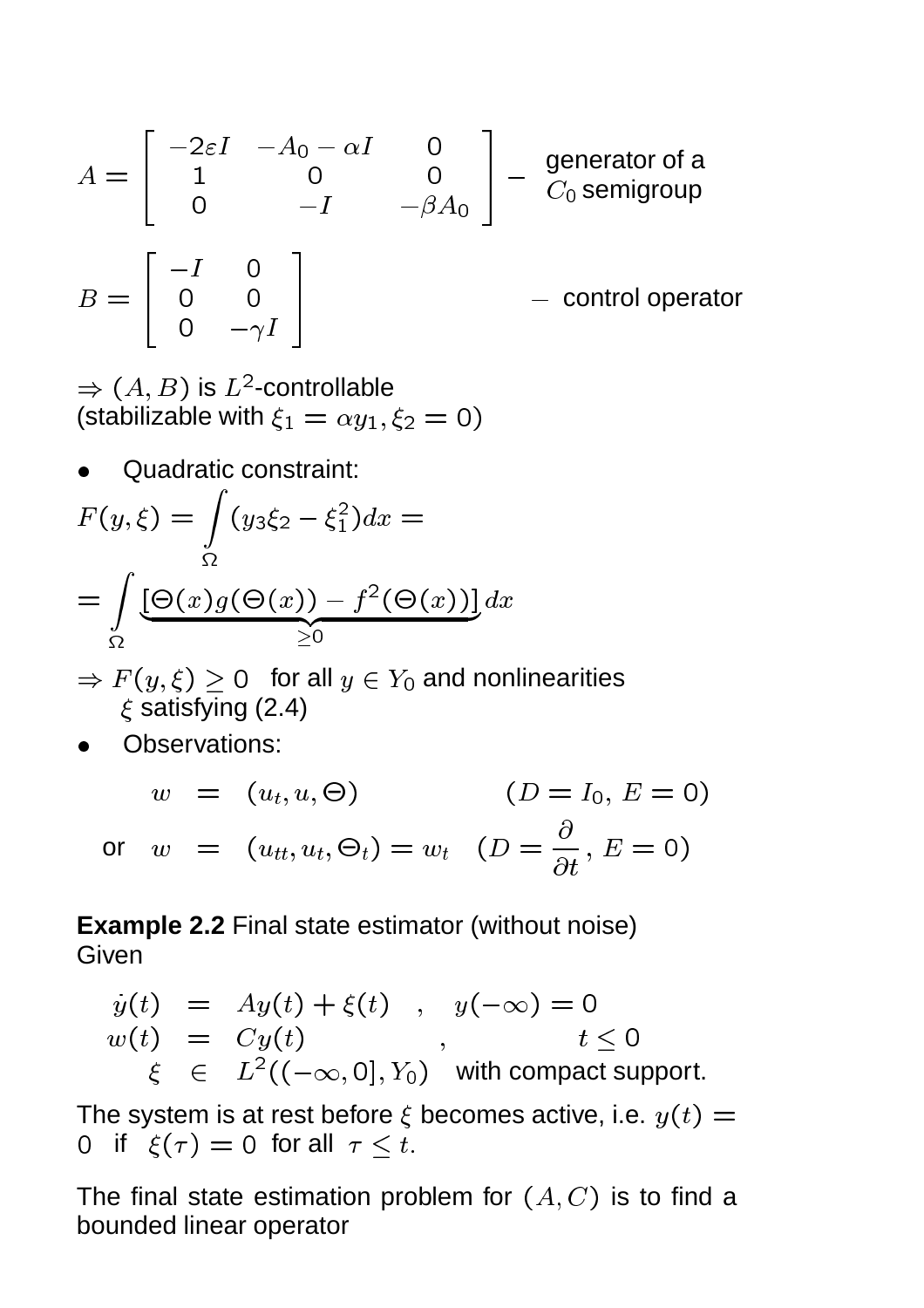$$
E: L^2((-\infty, 0], W) \to Z
$$
  
\n
$$
z(t) = E w(t) = E C y(t)
$$
  
\ns. t. sup  $||E w(t) - y(0)|| < +\infty$ .  
\n
$$
\|\xi\| \le 1
$$

 $\Rightarrow$  E : Kalman estimator  $z(t) = Az(t) + (-CP)(C z(t) - w(t))$ Here  $P = P^* : Y_0 \to Y_0$  is a solution of the Riccati equation  $A^*P + PA - PP + I = 0$ .

Example 2.3  $u_{tt} + \gamma u_t + \Delta u + \frac{\partial}{\partial x}$   $q(\frac{\partial}{\partial \theta})$  $\partial x^{\mathbf{w}}$  $\sim$   $\sim$ <sup>=</sup> <sup>0</sup>  $u(0,t) = u(l,t) = 0$ ,  $t > 0$  $u(x,t) = u_0(x)$ ,  $u_t(x,t) = u_1(x)$ ,  $t > 0, x \in (0,l)$ Point observation operator C:  $Y_0$  state space of  $y(t) = [u(\cdot, t), u_t(\cdot, t)]$  $z(t) = Cy(t) := [u(\alpha_1, t), \ldots, u(\alpha_j, t), u_t(\beta_1, t), \ldots, u_t(\beta_k, t)]$  $\in \mathbb{R}^{j+k}$  $\Rightarrow$  C is a bounded operator on  $Y_0$ 

**Example 2.4** Consider the general inequality (2.1) with  $Z = Y_{-1}$  and  $\psi = 0$ . Define the observation map by  $\{y(\cdot),\zeta(\cdot)\}\in L^{-}(\mathsf{U},\infty,1] \times L^{-}(\mathsf{U},\infty,\equiv) \mapsto$  $z(\cdot) := Ay(\cdot) + B\xi(\cdot) \in Y_{-1}.$  $\Rightarrow$   $z(t) = y(t)$  Observation of the velocity

#### **3. The Frequency Domain Theorem**

(A 1) The operator  $A \in \mathcal{L}(Y_0, Y_{-1})$  is regular, i.e. for any  $T \, > \, 0, y_0 \, \in \, Y_1, \psi_T \, \in \, Y_1$  and  $f \, \in \, L^2(0,T;Y_0)$  the solutions of the direct problem

 $\dot{y} = Ay + f(t), y(0) = y_0, t \in [0, T]$ 

and of the dual problem

$$
\dot{\psi} = -A^*\psi, \psi(T) = \psi_T, t \in [0, T]
$$

are strongly continuous in the norm of  $Y_1$ .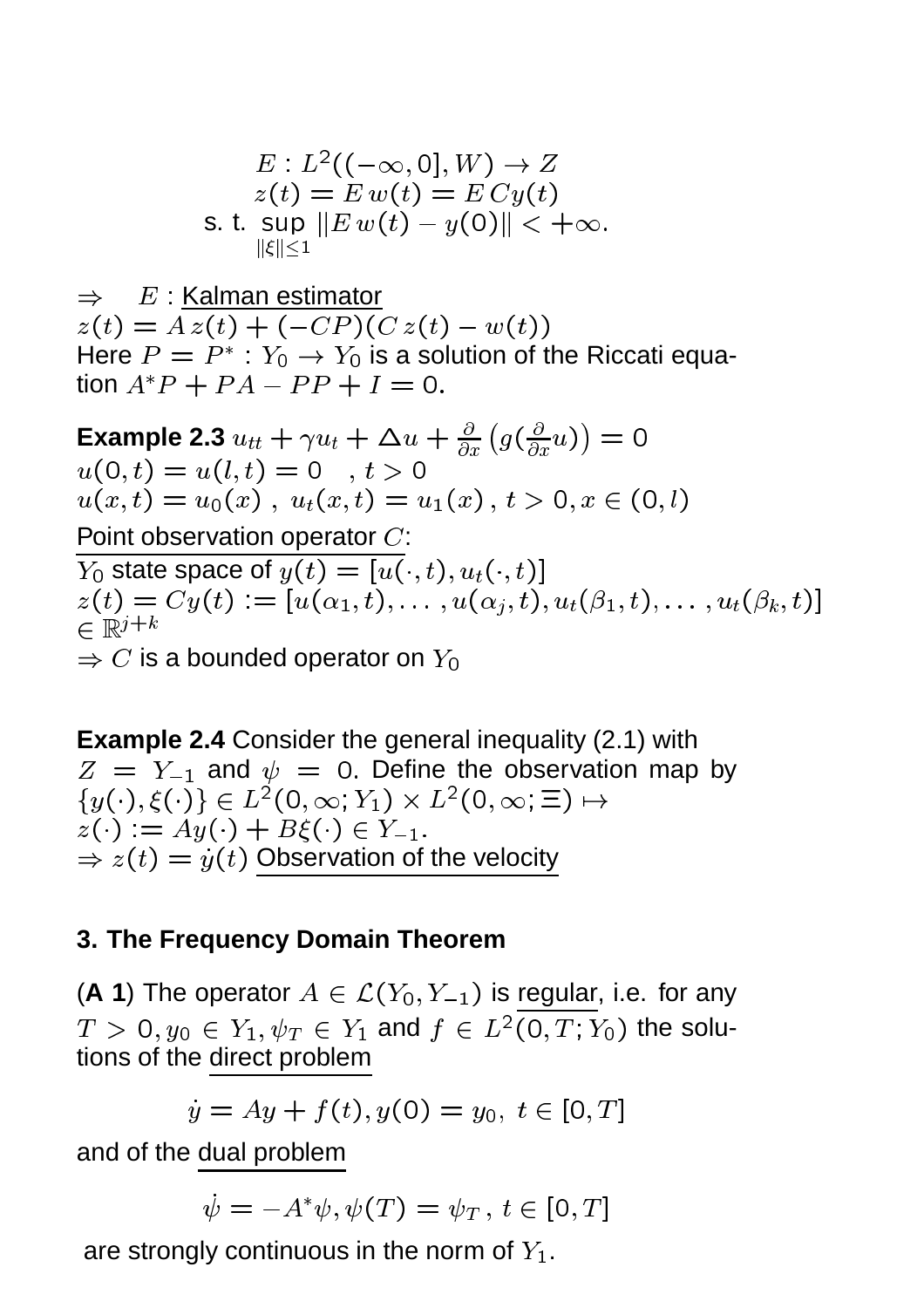**Remark 3.1** The condition is satisfied if the imbedding  $Y_1 \subset Y_0$  is completely continuous, i. e. transforms bounded sets from  $Y_1$  into compact sets in  $Y_0$ .

(A 2) The pair  $(A, B)$  is  $L^2$ -controllable, i.e., there exists an operator  $K \in \mathcal{L}(Y_1, \Xi)$  such that the problem

$$
\dot{y} = (A + BK)y \ , \quad y(0) = y_0
$$

is well-posed on the semiaxis  $[0, +\infty)$ .

(A3) Let  $F(y,\xi)$  be a Hermitian form on  $Y_1 \times \Xi$ ,

$$
F(y,\xi) = (F_1y,y)_{-1,1} + 2\text{Re}(F_2y,\xi) \equiv + (F_3\xi,\xi) \equiv,
$$

where

 $r_1 = r_1 \in \mathcal{L}(r_1, r_{-1})\,,\, r_2 \in \mathcal{L}(\equiv, r_0)\,,\, r_3 = r_3\ast \in \mathcal{L}(\equiv, \equiv)$ Define

$$
\alpha := \sup_{\omega, y, \xi} (\|y\|_1^2 + \|\xi\|_{\Xi}^2)^{-1} F(y, \xi) ,
$$

where the infimum is taken over all triples  $(\omega, y, \xi) \in \mathbb{R}_+ \times Y_1 \times \Xi$  such that  $i \omega y = Ay + B \xi$ , and assume  $\alpha < 0$  (Frequency-domain condition).

**Theorem 3.1** (Frequency Theorem for the Nonsingular Case) Assume that  $A \in \mathcal{L}(Y_1, Y_{-1}), B \in \mathcal{L}(\Xi, Y_{-1})$  and the Hermitian form F on  $Y_1 \times \Xi$  satisfy the assumption (A 1) - (**A 3**). Then there exist an operator  $P = P^* \in \mathcal{L}(Y_0, Y_0)$ and a number  $\delta > 0$  such that

$$
\text{Re}(Ay + B\xi, Py)_0 + F(y, \xi) \le \le -\delta(\|y\|_1^2 + \|\xi\|_{\equiv}^2), \forall (y, \xi) \in Y_1 \times \Xi \qquad (3.1)
$$

**Proof**: Likhtarnikov / Yakubovich, 1976.

**Corollary 3.1** Under the assumptions of Theorem 3.1 there exist an operator  $P = P^* \in \mathcal{L}(Y_0, Y_0)$  and a number  $\delta > 0$  s. t. the form  $V(y) := (y, Py)_0$   $(y \in Y_0)$ satisfies for any solution  $y(\cdot)$  of (2.1) the inequality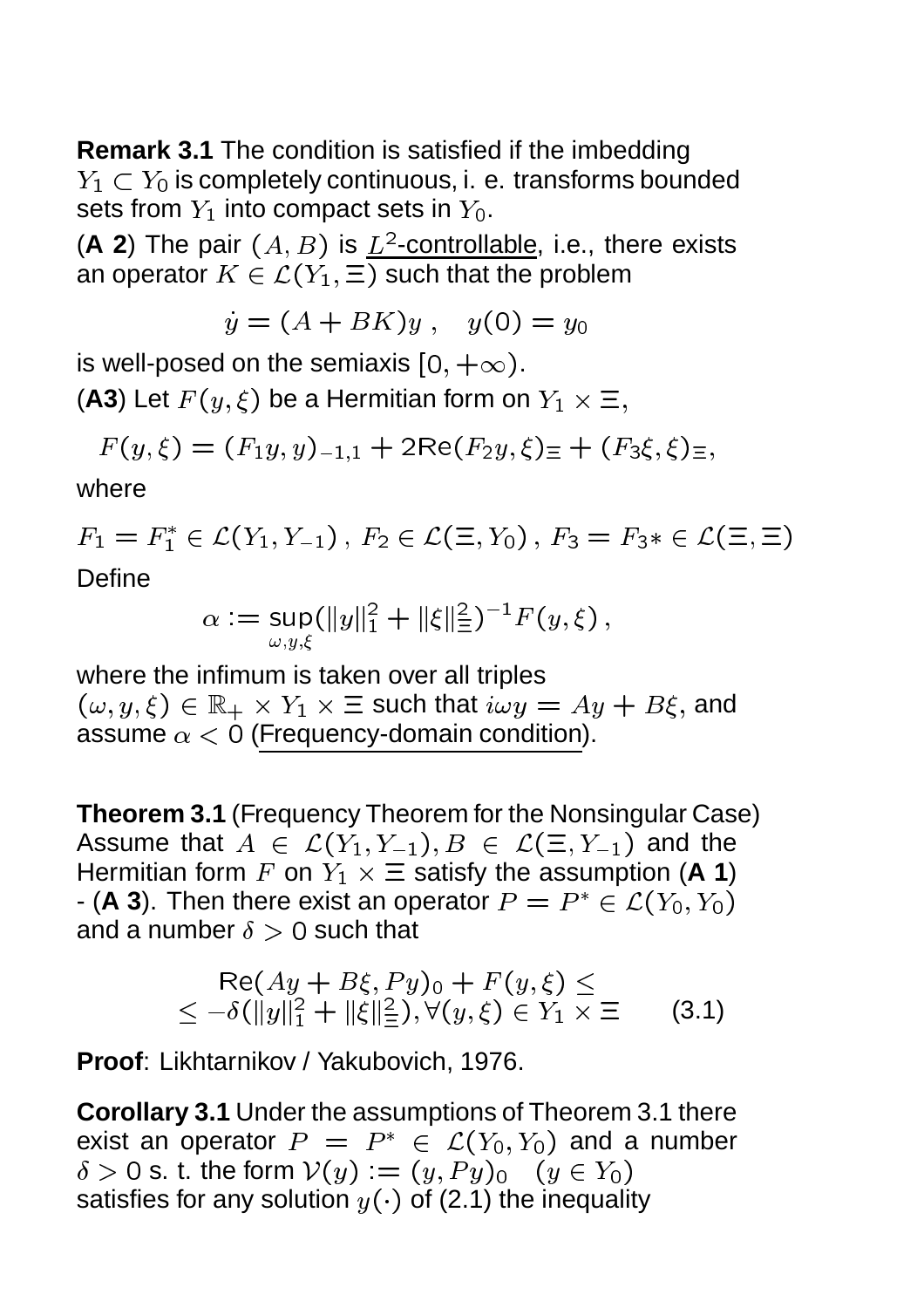$$
\mathcal{V}(y(t)) - \mathcal{V}(y(s)) + \int_s^t F(y(\tau), \xi(\tau)) d\tau + \int_s^t (\psi(y(\tau) - \psi(-Py(\tau) + y(\tau))) d\tau + \delta \int_s^t ||z(\tau)||_z^2 d\tau \leq 0. \quad (3.2)
$$

**Remark 3.2** For  $\psi = 0$  ineq. (3.2) is called dissipation inequality: It can be considered as generalized energy balance inequality with the energy storage function  $V$ , the energy supply rate term given by  $F$  (influence of the constitutive law), a contact energy term characterized through  $P$ , and a dissipation rate term depending on  $\delta$ .

#### **4. Absolute observation-stability of evolutionary inequalities**

**Definition 4.1** The inequality (2.1) is said to be absolutely observation-dichotomic if for any admissible response  $\{y, \xi, \psi\}$ of (2.1) with  $y(0) = y_0$  and  $y(\cdot)$  bounded on  $[0,\infty)$  in  $Y_0$ it follows that

$$
||z(\cdot)||_{2,Z}^2 \le C_1(||Y_0||_0^2 + C_2), \qquad (4.1)
$$

where the constants  $C_1$  and  $C_2$  depend only on  $A, B, \mathcal{N}(F)$ and  $\mathcal{M}(d)$ .

The inequality (2.1) is said to be absolutely observation-stable if (4.1) holds for any admissible.

**Definition 4.2** For  $s \in \mathbb{C} \backslash \rho(A)$  define the transfer operator of (2.1) w. r. t. the control  $w$  by

 $\chi^{(w)}(s) = C(sI - A)^{-1}B$ and the transfer operator of  $(2.1)$  w. r. t. the observation  $z$ by

$$
\chi^{(z)}(s) = D(sI - A)^{-1}B + E.
$$

(A4) There exists a  $\delta > 0$  s. t.

$$
F((i\omega I - A)^{-1}B\xi, \xi) \ge \delta ||\chi^{(z)}(i\omega)\xi||_Z^2
$$
  

$$
\forall i\omega \notin \sigma(A), \ \forall \xi \in \Xi.
$$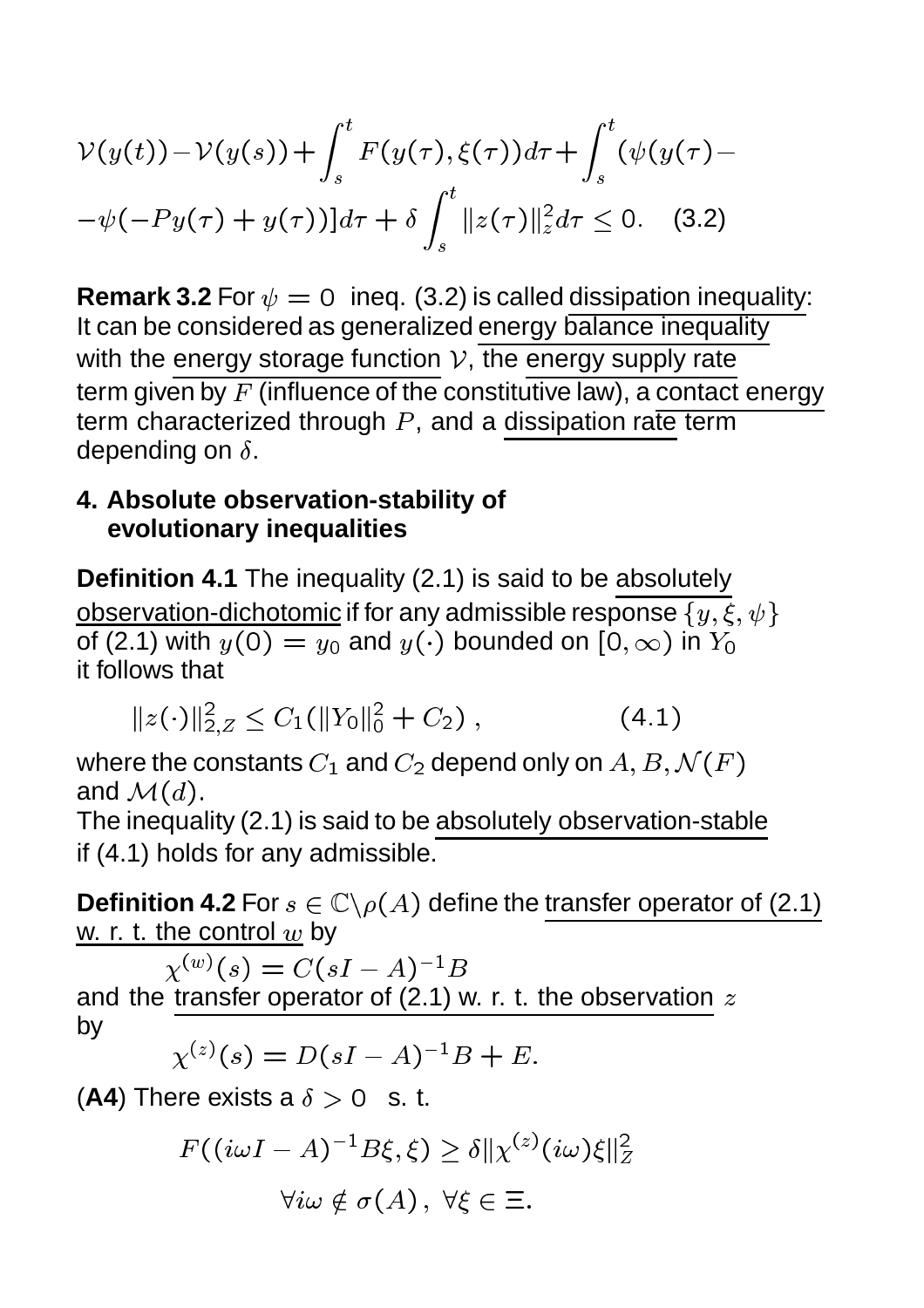**Theorem 4.1** Suppose that the assumptions (**A1**), (**A2**) and (**A4**) are satisfied. Then inequality (2.1) is absolutely observation-dichotomic.

**Definition 4.3** The inequality (2.1) is said to be minimally stable if the resulting equality for  $\eta = 0$  is minimally stable, i.e., there exists a bounded linear operator  $K : Y_1 \to \Xi$  s. t. the operator  $A + BK$  is stable

$$
(\sigma(A+BK) \subset \{z \in \mathbb{C} : \text{Re } z \leq -\varepsilon < 0\}) \text{ and }
$$
  

$$
F(y, Ky) \geq 0 \quad \forall y \in Y_1.
$$

**Theorem 4.2** Suppose that the assumptions (**A1**), (**A2**) and (**A4**) are satisfied and the inequality (2.1) is minimally stable. Then this inequality is absolutely observation-stable.

**Example 4.1** Beam equation with Hookean material

$$
\rho A \frac{\partial^2 u}{\partial t^2} + \gamma \frac{\partial u}{\partial t} - \frac{\partial}{\partial x} \left( \frac{EA}{3} \tilde{\varphi} \left( \frac{\partial u}{\partial x} \right) \right) = 0
$$

 $u(0,t) = u(l,t) = 0$ ,  $t > 0$  $u(x, 0) = u_0(x), u_t(x, 0) = u_1(x), x \in (0, l)$  $\tilde{\varphi}(w) = 1 + w - (1 + w)^{-2} \quad w \in (-1, 1)$ Break the stress-strain law  $\tilde{\varphi}$  into the sum of a linear term and a nonlinear term  $\varphi$ :  $\rho A \frac{\partial^2 u}{\partial t^2} + \gamma \frac{\partial u}{\partial t} - \frac{\partial}{\partial x}$  $E_A \partial u$  $\overline{\phantom{a}}$  $\partial x$  $\big)-\frac{\partial}{\partial x}$  EA  $\frac{\partial A}{\partial 3} \varphi \left( \frac{\partial u}{\partial x} \right)$  $\partial x$  $\sim$  $\Rightarrow u_{tt} + 2\varepsilon u_t - \alpha u_{xx} = -\alpha(-\frac{\partial}{\partial x}\varphi)$  $(\frac{\partial u}{\partial x}) ) =: \alpha \frac{\partial}{\partial x} \xi$  $\lambda_k > 0, e_k, k = 1, 2, \ldots$ , eigenvalues and eigenfunctions of the operator  $(-\Delta)$  with zero boundary conditions Fourier series (formally):  $u(x,t)=\sum_k u^k(t)e_k,$  $\xi(x,t)=\sum_k \xi^k(t)e_k$ <sup>+</sup> Fourier transformation:  $-\omega^2\tilde{u}^k(i\omega) + 2i\omega\varepsilon\tilde{u}^k(i\omega) + \alpha\lambda_k\tilde{u}^k(i\omega) = -\alpha$  $\sqrt{\lambda_k} \tilde{\xi}^j(t)$  $\Rightarrow \tilde{u}^k = \chi(i\omega, \lambda_k) \tilde{\xi}^k,$  $\chi(i\omega, \lambda_k) = (-\omega^- + 2i\omega\epsilon + \alpha\lambda_k)$  (  $\alpha$ <u>provided and the second second and the second second in the second second second in the second second in the second second in the second second in the second second in the second second second in the second second second </u> k);  $k = 1, 2, \ldots$ :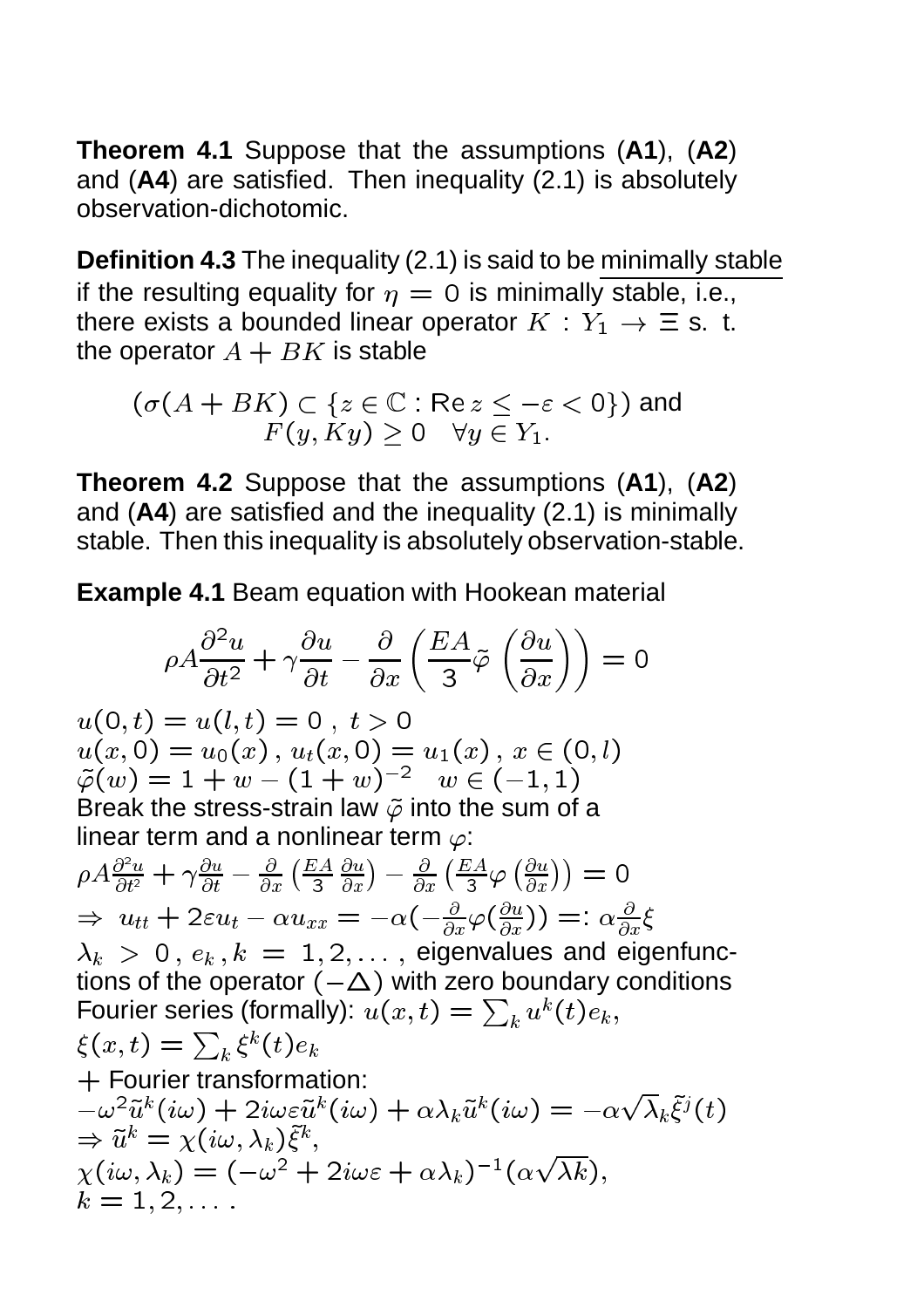Functional for the nonlinearity 
$$
\varphi \in \mathcal{N}(F)
$$
,  
\n $F(w, \xi) = \kappa w^2 - \xi w$ ,  
\n $\mathcal{J}(w, \xi) = \text{Re} \int_0^{\infty} (\kappa |w|^2 - w\xi) dx dt =$   
\n $\text{Re} \int_{-\infty}^{+\infty} (\kappa |\tilde{w}|^2 - \tilde{w}\tilde{\xi}) dt$ .  
\n $|\tilde{w}|^2 = \sum_k \lambda_k |\tilde{u}^k|^2 = \sum_k \lambda_k |\chi(i\omega, \lambda_k)|^2 |\tilde{\xi}^k|^2$   
\n $\tilde{w}\tilde{\xi} = \sum_k \sqrt{\lambda_k} \tilde{u}^k \tilde{\xi}^k = \sum_k \sqrt{\lambda_k} \chi(i\omega, \lambda_k) |\tilde{\xi}^k|^2$   
\n $\Rightarrow \mathcal{J} = \text{Re} \int_{-\infty}^{+\infty} \left[ \kappa \left( \sum_k \lambda_k |\chi(i\omega, \lambda_k)|^2 |\tilde{\xi}^k|^2 \right) - \sum_k \sqrt{\lambda_k} \chi(i\omega, \lambda_k) |\tilde{\xi}^k|^2 \right]$   
\n $= \sum_k \sqrt{\lambda_k} \chi(i\omega, \lambda_k) |\tilde{\xi}^k|^2 dt$   
\n $\Rightarrow \prod_0^k (i\omega) = \kappa \lambda_k |\chi(i\omega, \lambda_k)|^2 - \sqrt{\lambda_k} \text{Re} \chi(i\omega, \lambda_k) < 0$ ,  
\n $\forall \omega \in \mathbb{R}, k = 1, 2, ...$   
\n $\Leftrightarrow \text{Re} \chi(i\omega, \lambda_k) - \kappa \sqrt{\lambda_k} |\chi(i\omega, \lambda_k)|^2 > 0$   
\n $\forall \omega \in \mathbb{R}, k = 1, 2, ...$   
\n $\chi(i\omega, \lambda_k) = (-\omega^2 + 2i\omega \varepsilon + \alpha \lambda_k)^{-1} (-\alpha \sqrt{\lambda_k})$   
\n $\text{Re} \chi(i\omega, \lambda_k) = [(\alpha \lambda_k - \omega^2)^2 + 4\omega^2 \varepsilon^2]^{-1} \kappa \sqrt{\lambda_k} (\omega^2 - \alpha \lambda_k)$ 

#### **5. Global asymptotics of autonomous inequalities**

**Definition 5.1** Consider the autonomous inequality (2.1)  $(\varphi(t, w) \equiv \varphi(w))$ . A solution  $y(\cdot)$  of (2.1) is called stationary if  $y(t) = 0$  for a. e.  $t \ge 0$ . The set  $\Lambda = \{y(\cdot)\}$  stationary solution of  $(2.1)$  is called the stationary set of  $(2.1)$ . For any solution  $y(\cdot)$  with initial point  $y_0$  of (2.1)  $\gamma^t(y_0) =$  $\{y(t), t \geq 0\}$  is an orbit through  $y_0$ . The solution  $y(\cdot)$  is called bounded if its orbit is bounded and compact if its orbit is contained in a compact set in  $Y_0$ . The autonomous inequality (2.1) is called dichotomic if any its bounded orbit tends to the stationary set  $\wedge$  for  $t \rightarrow +\infty$ . The autonomous inequality is said to be dissipative if in  $Y_0$  there exists a bounded absorbing set  $\overline{B_0}$  s. t. for any bounded set.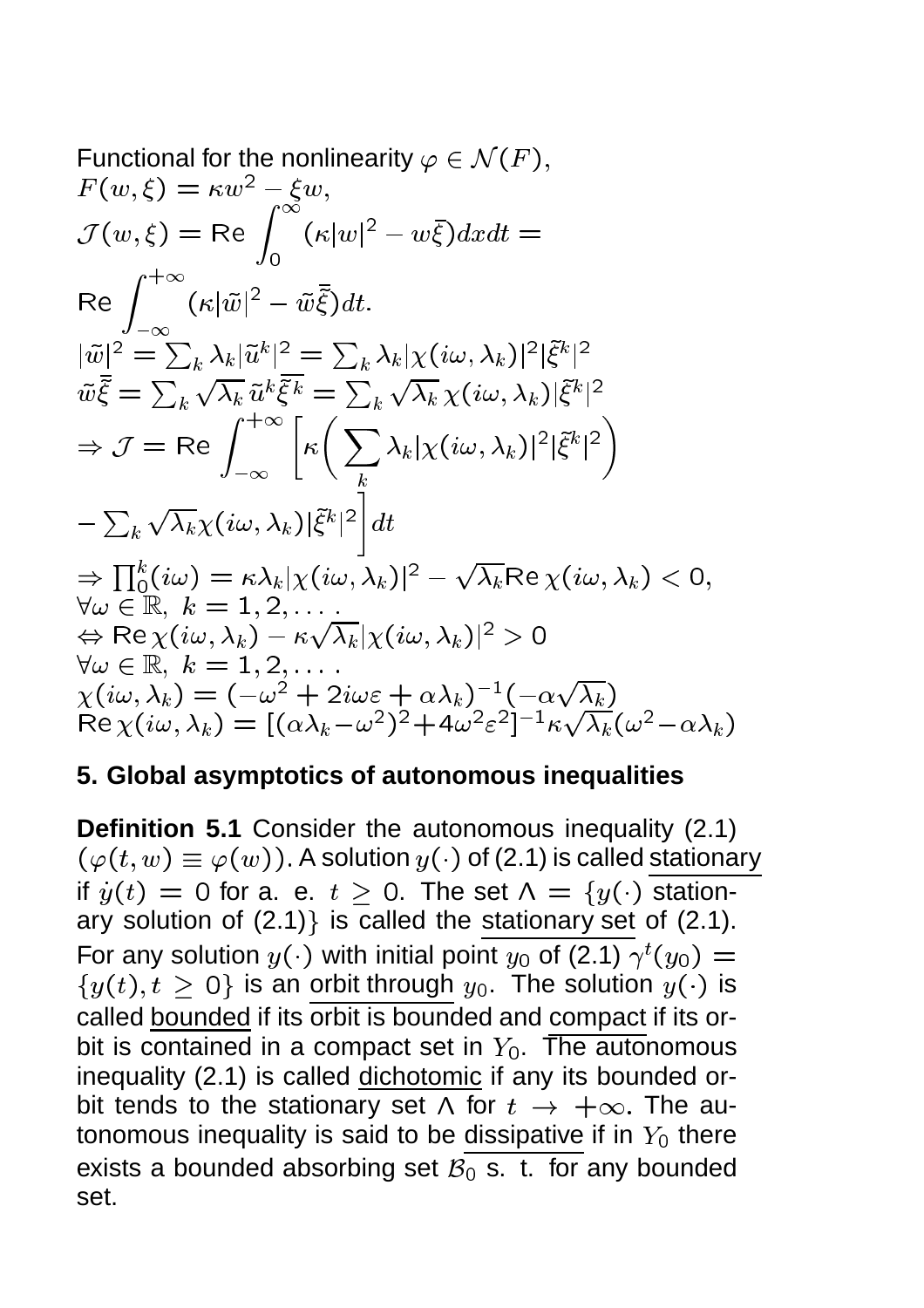$B \subset Y_0$  there exists a  $t_0 > 0$  s. t.  $y(t, y_0) \in \mathcal{B}_0$  for all  $t \ge t_0$  and all  $y_0 \in \mathcal{B}_0$ . The inequality is called compactly dissipative if it is dissipative with a compact absorbing set. The inequality has a global asymptotics if the orbit of any its solution tends to  $\wedge$  for  $t \to \infty$ .

**Notation:** Suppose  $\Lambda_i$  is a connected component of  $\Lambda$ and  $W^u(\mathsf{\Lambda}_i)$  is the unstable manifold of  $\mathsf{\Lambda}_i,$ i.e.,  $W^u(\mathsf{\Lambda}_i)=\{y(\cdot)$  solution of (2.1):  $\exists t_n\to -\infty$ with  $y(t_n) \to \Lambda_i$  for  $n \to +\infty$ . (For  $y \in W^u(\Lambda_i)$  it is assumed that there exist solutions also for  $t \to -\infty$ .)

**Definition 5.2** A global attractor A of (2.1) is called quasiregular if  $A = \bigcup W^u(\Lambda_i)$ . i

**Theorem 5.1** Consider the autonomous inequality (2.1) and assume that  $A$  is a global attractor of (2.1). Suppose that the inequality is absolutely observation-stable w.r.t. the observation operator  $z = Ay + B\xi$ . Then the inequality (2.1) has a global asymptotics and the attractor  $A$  is quasiregular.

### **6. Stability analysis of OCEVI's on the base of measurements**

Consider with  $q \in Q$  the parameter-dependent OCEVI

$$
(y - A(q)y - B(q)\xi, y - \eta)_{-1,1} ++ \psi(\eta) - \psi(y) \ge 0, \forall \eta \in Y_1y(0) = y_0 \in Y_0\xi(t) \in \varphi(t, w(t)),w(t) = C(f)y,z(t) = D(q)y + E(q)\xi.
$$
\n(6.1)

Let  $Q$  be a metric space with metric  $d$ For any  $q \in Q$  we suppose: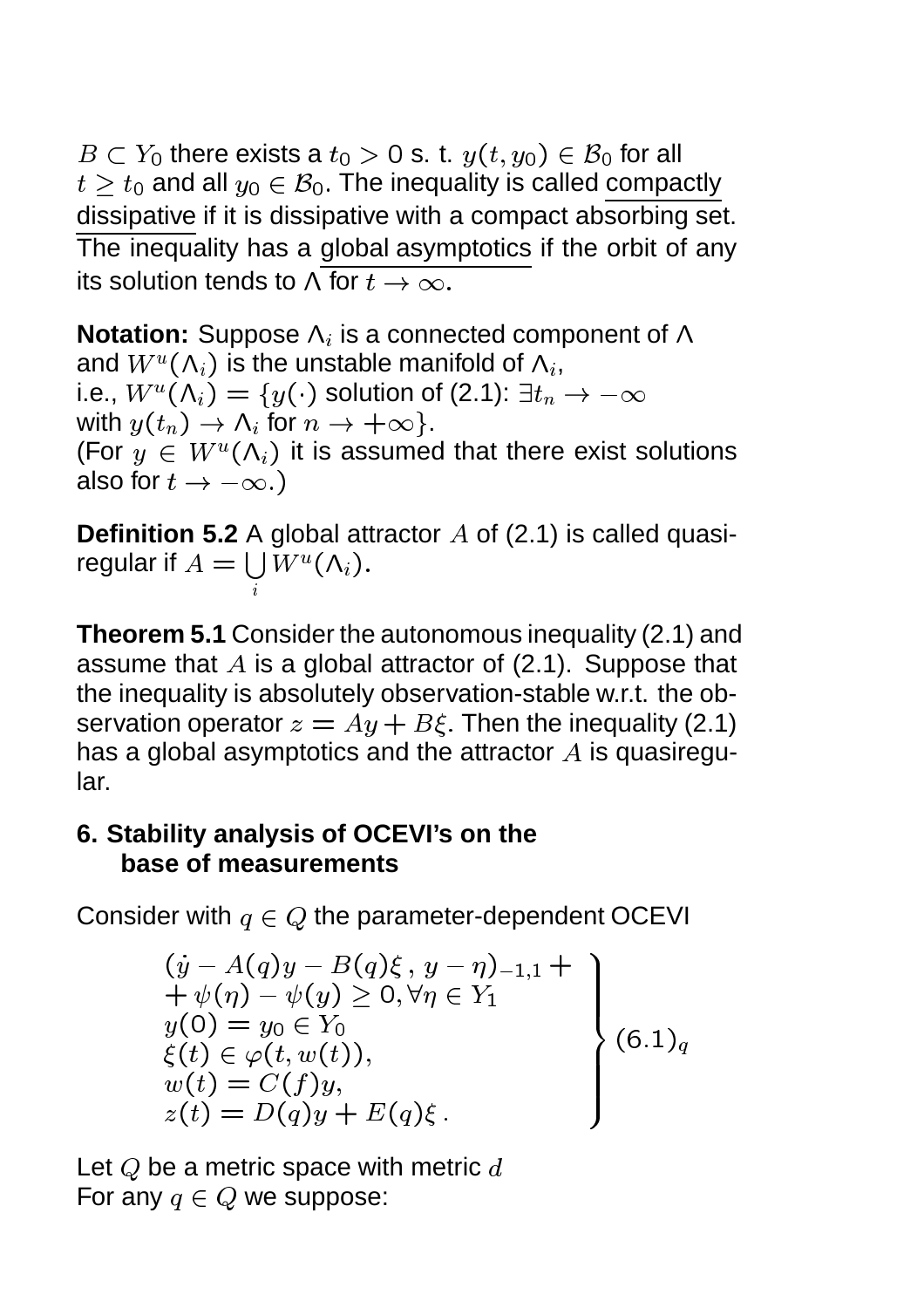$$
A(q) : \mathcal{D}(A(q)) \to Y_0 \text{ is generator of a}
$$
  
C\_0-semigroup on  $Y_0$ ,  
 $B(q) \in \mathcal{L}(\Xi, Y_{-1}), C(q) \in \mathcal{L}(Y_1, W)$ ,  
 $D(q) \in \mathcal{L}(Y_1, Z)$ ,  
 $E(q) \in \mathcal{L}(\Xi, Z)$ .  
For  $y \in Q$  and  $s \in \mathbb{C} \setminus \rho(A)$  define

$$
\mathcal{X}^{(w)}(s,q) = C(q)(sI - A(q))^{-1}B(q)
$$
 transfer  

$$
\mathcal{X}^{(z)}(s,q) = D(q)(sI - A(q))^{-1}B(q) + E(q)
$$
 (operators

)

Introduce the nonlinearities  $\varphi : \mathbb{R}_+ \times W \to 2^{\Xi},$ 

with  $\varphi \in \mathcal{N}(F(\cdot,\cdot,q))$  were F is given by  $F(w, \xi, q) = (F_1(q)w, w)_W + 2\text{Re}(F_2(q)w, \xi) = (F_3(q)\xi, \xi)$ with

$$
F_1(q) = F_1(q)^* \in \mathcal{L}(W), F_2(q) \in \mathcal{L}(W, \Xi),
$$
  

$$
F_3(q) = F_3(q)^* \in \mathcal{L}(\Xi).
$$

Define by  $J_\nu(\cdot,\cdot): Q\times {\mathcal T}\to {\mathbb R} \ , \nu=1,2,\ldots, k,$ stability functionals, where  $T$  is a Hilbert space. Assume  $J = (J_1, \ldots, J_k) \in S$  (a function space),

$$
\tilde{Q}(\tau) := \{q \in Q : J_{\nu}(q, \tau) \leq 0, \nu = 1, 2, \ldots, k\}.
$$

Suppose  $Q_{abs} \subset Q$  is the set of all  $q \in Q$  s.t. $(6.1)_q$  is absolute stable with respect to the observation  $z(\cdot)$  in the class  $\mathcal{N}(F(\cdot,\cdot,f))$ 

$$
\Leftrightarrow \exists \tau_{abs} \in \mathcal{T} \text{ s.t. } Q_{abs} = \tilde{Q}(\tau_{abs}) \,.
$$

Consider for  $N = 1, 2, \ldots$  the observation operators  $D^N$  and  $E^N$ , the observation spaces  $Z^N$  and the parameter spaces  $\mathcal{T}^{\mathcal{M}}$  s.t.

$$
z^N(t) = D^N y(t) + E^N \xi(t)
$$
  
with 
$$
D^N: Y \to Z^N, E^N: \Xi \to Z^N,
$$
 (6.2)

 $Z^N\subset Z, \mathcal{T}^M\subset \mathcal{T}$  finite dimensional subspaces . Assume  $\tilde{Q}(\tau^M) = \{q \in Q : J_{\nu}(q, \tau^M) \leq$